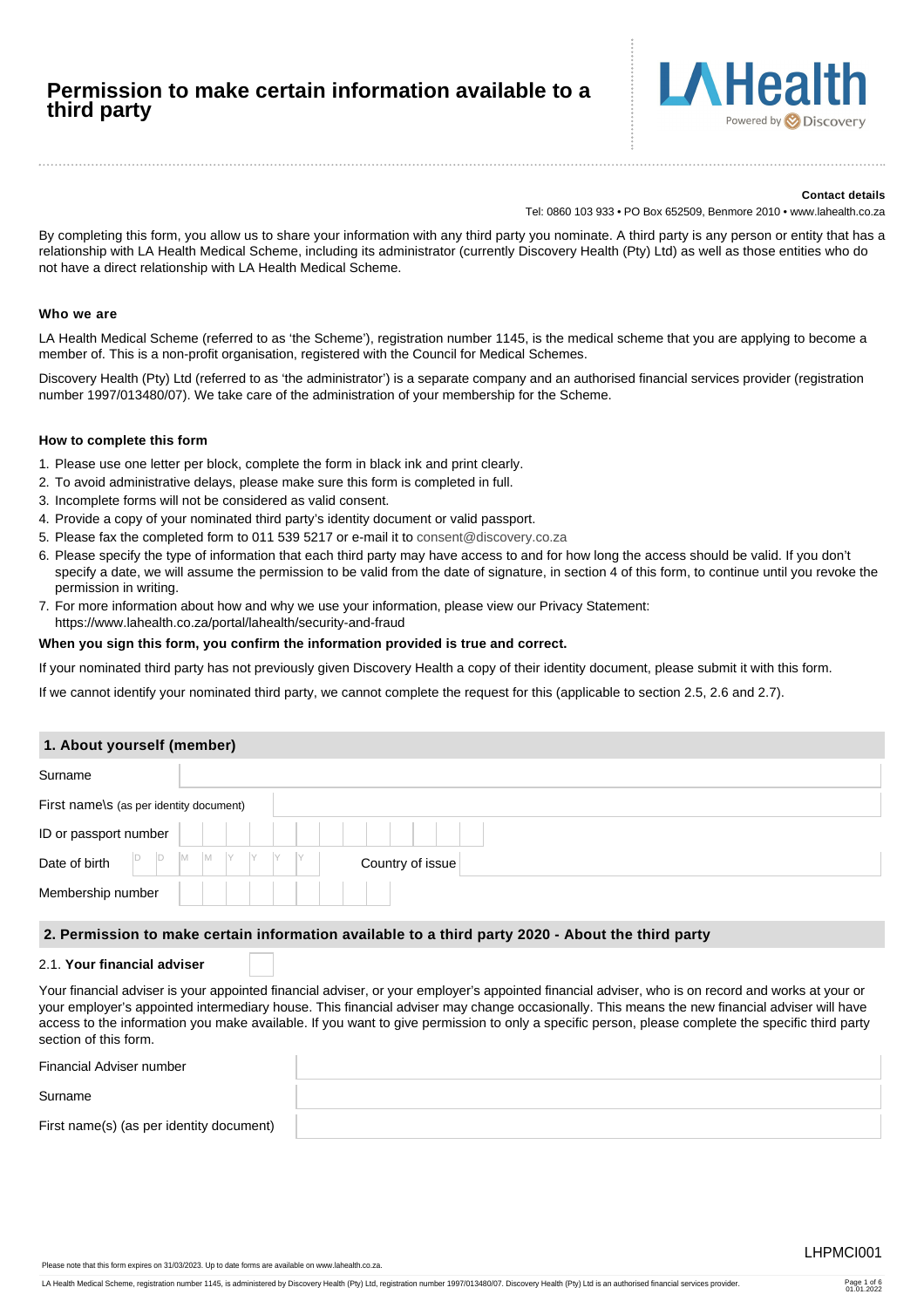**Make all of the below available**

# **Third Party Please tick the third party to which you want to make information available**

|                             | Financial<br>Adviser | <b>Financial Adviser</b><br>∣house | Employer contact<br>person |    |     |     |           |     |     |     |     |    |     |           |         |    |     |     |
|-----------------------------|----------------------|------------------------------------|----------------------------|----|-----|-----|-----------|-----|-----|-----|-----|----|-----|-----------|---------|----|-----|-----|
| Biographical<br>information |                      |                                    |                            | ID | IM. | IM. | IY.       | IY. | IY. | IY  | ID  | D  | l M | <b>IM</b> | IY      | IY | IY. | IY  |
| Benefit information         |                      |                                    |                            | ID | IM. | IM. | <b>IY</b> | IY  | IY. | IY  | 1ID | ID | l M | <b>IM</b> | IY.     | IY | IY. | IY  |
| Financial<br>information    |                      |                                    |                            | ID | IM. | IM. | Y Y       |     | IY. | IY  | 1D  | D  | l M | M         | $ Y $ . | IY | IY. | IY. |
| Medical information         |                      |                                    |                            | ID | IM. | IM. | IY.       | Y   | Y   | IY. | ID  | ID | M   | <b>IM</b> | IY      | IY | IY. | IY. |

(Refer to table 1 on page 4 for examples of these types of information).

# **2.2. Financial Adviser house**

An intermediary house is a group of financial advisers who conduct their business and give advice under one business name.

| Financial Adviser house         |  |
|---------------------------------|--|
| Financial Adviser house<br>name |  |
|                                 |  |

# **Third Party Please tick the third party to which you want to make information available**

**Make all of the below available**

|                             | Financial<br>Adviser | Financial Adviser<br>∣house | Employer contact<br>person |    |     |          | Employer contact person |      |         |  |    |    |           |                | Employer contact person |     |  |
|-----------------------------|----------------------|-----------------------------|----------------------------|----|-----|----------|-------------------------|------|---------|--|----|----|-----------|----------------|-------------------------|-----|--|
| Biographical<br>information |                      |                             |                            | ID | IM. | IM.      | IY .                    | ly - | IY      |  |    | IМ | <b>IM</b> | $\mathsf{I}$ Y | IY                      | IY. |  |
| Benefit information         |                      |                             |                            | D  | IM. | <b>M</b> | IY.                     | IY.  | IY.     |  |    | M  | <b>M</b>  | IY .           | Y                       | IY. |  |
| Financial<br>information    |                      |                             |                            | ID | IM. | IM.      | IY.                     | IY.  | IY      |  | ID | IМ | IM.       | IY             | IY                      |     |  |
| Medical information         |                      |                             |                            | ID | IM. | IM.      | IY .                    |      | $Y$ $Y$ |  | ID | IМ | <b>IM</b> | Y              | $\mathsf{I}$ Y          | IY. |  |

(Refer to table 1 on page 4 for examples of these types of information).

### 2.3. **Your employer contact person**

Your employer contact person is the contact person or representative where you work. This contact person or representative may change occasionally. This means a new contact person or representative may have access to the information you make available. Your permission only applies to the contact person at your current employer. If you change employers, this permission will end. If you want to give permission to only a specific person and not the employer contact person in general, please complete the specific third party section of this form.

| Title                                    |                  |
|------------------------------------------|------------------|
| Surname                                  |                  |
| First name(s) (as per identity document) |                  |
| ID or passport number                    | Country of issue |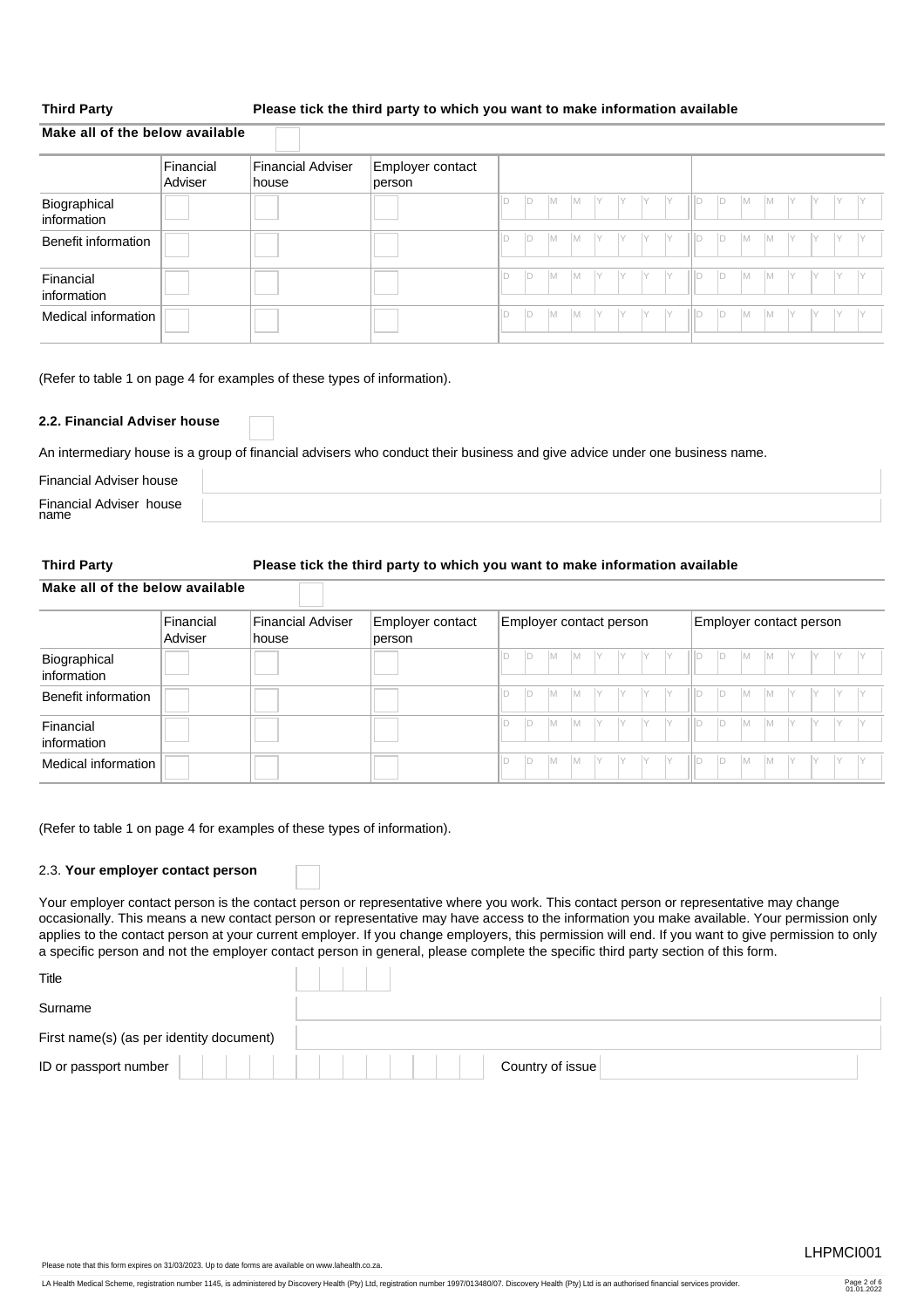**Make all of the below available**

# **Third Party Please tick the third party to which you want to make information available**

|                             | Financial<br>Adviser | Financial Adviser<br>∣house | Employer contact<br>person |    |     |     |           |           |     |     |           |        |    |           |          |     |     |     |  |
|-----------------------------|----------------------|-----------------------------|----------------------------|----|-----|-----|-----------|-----------|-----|-----|-----------|--------|----|-----------|----------|-----|-----|-----|--|
| Biographical<br>information |                      |                             |                            | ID | ID. | IM. | IM.       | Y         | IY. | IY. | <b>IY</b> | -III D | D  | <b>IM</b> | <b>M</b> | IY. | IY. | IY. |  |
| Benefit information         |                      |                             |                            | ID | ID. | IM. | <b>IM</b> | Y         | IY. | IY. | IY.       | -III D | ID | IM.       | IM.      | Y   | IY. | IY. |  |
| Financial<br>information    |                      |                             |                            | ID | ID  | IM. | <b>IM</b> | <b>IY</b> | IY. | IY. | IY.       | ilid   | ID | <b>IM</b> | <b>M</b> | IY  | IY. | IY. |  |
| Medical information         |                      |                             |                            | ID | ID  | IM. | <b>IM</b> | IY        | IY  | IY. | IY        | IIId   | D  | İМ.       | <b>M</b> | IY  | IY  | IY  |  |

(Refer to table 1 on page 4 for examples of these types of information).

| 2.4. Your doctor                |  |
|---------------------------------|--|
| <b>BHF Practice number</b>      |  |
| Doctor's first name and surname |  |

Please specify the type of information that your financial adviser, financial adviser house and/or employer contact may have access to and for how long the access should be valid. If you don't specify a date, we will assume the permission to be valid from the date of signature, in section 4 of this form, to continue until you revoke the permission in writing.

# **Your doctor**

| Make all of the below available                                                                    |  |   |   |     |     |    |  |    |    |   |   |  |  |
|----------------------------------------------------------------------------------------------------|--|---|---|-----|-----|----|--|----|----|---|---|--|--|
| Biographical information                                                                           |  |   |   | M   | IМ  |    |  |    | ID | M |   |  |  |
| Benefit information                                                                                |  |   | D | M   | IМ  |    |  |    | D  | M |   |  |  |
| Financial information                                                                              |  | D | M | M   |     |    |  | ID | M  |   |   |  |  |
| Medical information (Including Health Record containing pathology and<br>radiology results and may |  |   | D | IM. | IM. | IY |  | D  | ID | M | M |  |  |
| include HIV-related information)                                                                   |  |   |   |     |     |    |  |    |    |   |   |  |  |

(Refer to table 1 on page 4 for examples of these types of information).

*\*Please refer to the specific terms and conditions section under 'Discovery HealthID application consent' on the final page of this form.*

| 2.5. Specific third party 1                                                           |                  |
|---------------------------------------------------------------------------------------|------------------|
| You give permission to make information available to the third party specified below. |                  |
| Title                                                                                 |                  |
| Surname                                                                               |                  |
| First name(s) (as per identity document)                                              |                  |
| M<br>Iм<br>Date                                                                       |                  |
| ID or passport number                                                                 | Country of issue |
| 2.6. Specific third party 2                                                           |                  |
| You give permission to make information available to the third party specified below. |                  |
| <b>Title</b>                                                                          |                  |
| Surname                                                                               |                  |
| First name(s) (as per identity document)                                              |                  |
|                                                                                       | LHPMCI001        |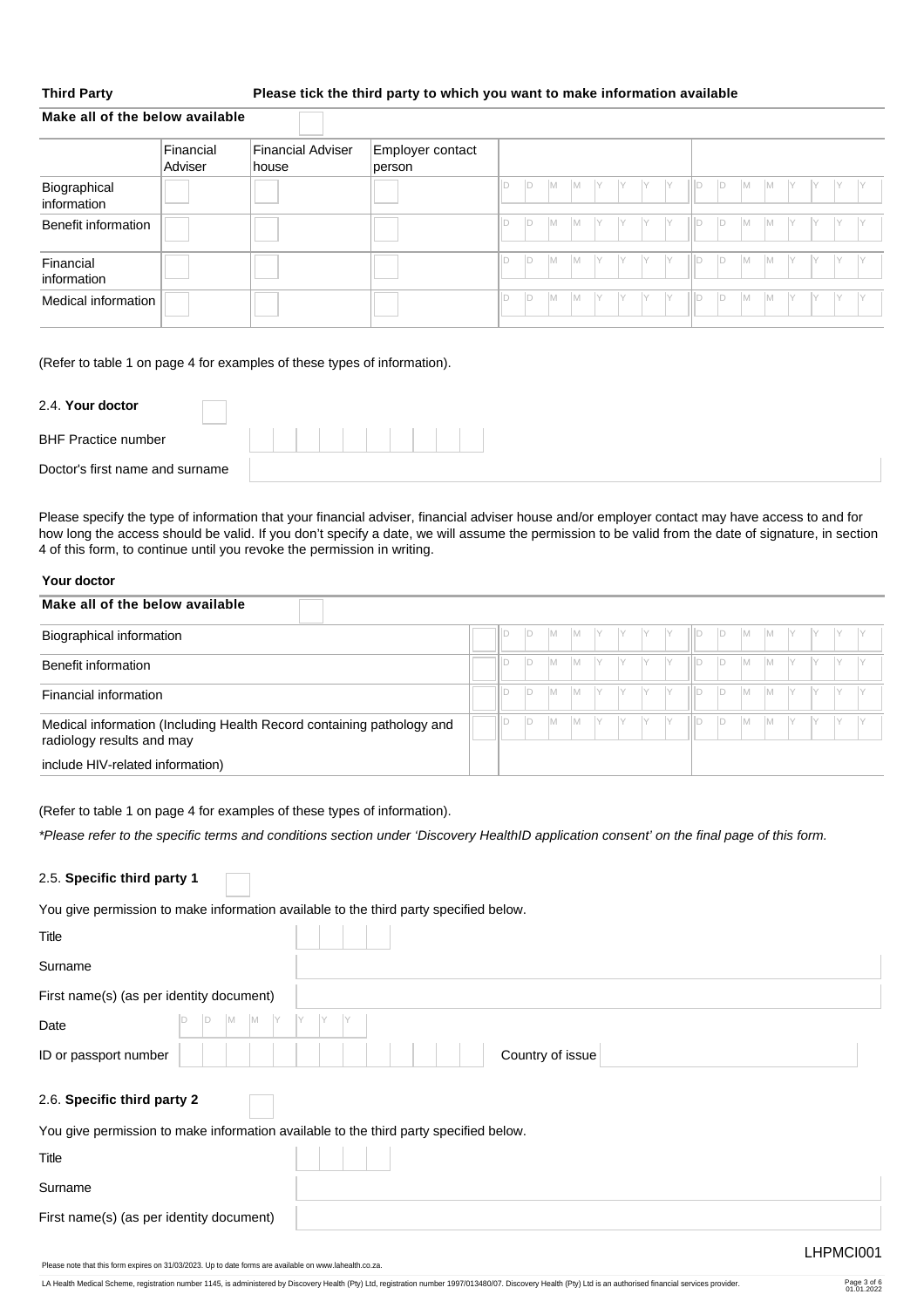| <b>ID Number</b>                         | Country of issue                                                                      |
|------------------------------------------|---------------------------------------------------------------------------------------|
| 2.7. Specific third party 3              |                                                                                       |
|                                          | You give permission to make information available to the third party specified below. |
| Title                                    |                                                                                       |
| Surname                                  |                                                                                       |
| First name(s) (as per identity document) |                                                                                       |
| <b>ID Number</b>                         | Country of issue                                                                      |

# **3. About the information we may provide to the third party**

Please specify the type of information each specific third party may have access to and for how long the access should be valid. Should you not specify a date, we will assume the permission to be valid from the date of signature, in section 4 of this form, to continue until you revoke the permission in writing.

| <b>Third Party</b>     | <b>Specific</b><br>party 1 | Specific<br>party 2 | <b>Specific</b><br>party 3 |    |    | <b>From</b> |          |  |   |  | To |   |    |        |    |  |
|------------------------|----------------------------|---------------------|----------------------------|----|----|-------------|----------|--|---|--|----|---|----|--------|----|--|
| Biographic information |                            |                     |                            |    | ID | M           | <b>M</b> |  | Y |  |    | M | ΙM | $\vee$ | IY |  |
| Benefit information    |                            |                     |                            | D  | ID | M           | IM.      |  |   |  |    | M | M  |        |    |  |
| Financial information  |                            |                     |                            | D  | ID | M           | IM.      |  |   |  |    | M | M  |        |    |  |
| Medical information    |                            |                     |                            | ID | ID | M           | IM.      |  |   |  |    | M | M  |        |    |  |

Examples of the type of information that we can make available to a third party are listed in the table below:

| <b>Examples of biographic</b>                                                                                                           | <b>Examples of benefit</b>                                                                                                                                                                                                                                                     | <b>Examples of Financial</b>                                                                                | <b>Examples of Medical</b>                                                                                                                                                                                                                                                                                                                                                                                                                                                                          |
|-----------------------------------------------------------------------------------------------------------------------------------------|--------------------------------------------------------------------------------------------------------------------------------------------------------------------------------------------------------------------------------------------------------------------------------|-------------------------------------------------------------------------------------------------------------|-----------------------------------------------------------------------------------------------------------------------------------------------------------------------------------------------------------------------------------------------------------------------------------------------------------------------------------------------------------------------------------------------------------------------------------------------------------------------------------------------------|
| information                                                                                                                             | information                                                                                                                                                                                                                                                                    | information                                                                                                 | information                                                                                                                                                                                                                                                                                                                                                                                                                                                                                         |
| • Membership number<br>Date of birth<br>$\bullet$ ID number<br>• Postal and e-mail address<br>• Physical address<br>• Telephone numbers | • Plan type<br><b>Medical Savings Account</b><br>amounts available<br><b>Medical Savings Account</b><br>choice: Scheme Rate or Cost<br><b>Current Medical Savings</b><br>Account spent<br>Limits<br>٠<br>Waiting period details<br>Self-payment Gap<br>Above Threshold Benefit | Medical scheme tax certificate<br>and tax summary<br>Banking details<br>Total contribution and<br>breakdown | • Indicator of chronic condition/s<br><b>Prescribed Minimum Benefit</b><br>٠<br>chronic condition details<br>Confirmation of claims paid<br>(excluding amounts and origin of<br>payments)<br>Claims transaction history,<br>Hospital procedures, Procedure<br>codes<br>Procedures done<br>in Healthcare Professional's<br>rooms paid from Hospital Benefit<br>Doctors only<br>Electronic Health Record (including<br>pathology and radiology results<br>and may include HIV-related<br>information) |

# **4. Terms and conditions**

- 4.1. This document provides LA Health Medical Scheme, and its outsourced service providers, including the administrator permission to make certain information available to the named third party or third parties selected in this form and reserves the right to revoke this consent if there is a breach of any terms and conditions of this agreement or any rules by either of the parties.
- 4.2. You agree that by making this information available, LA Health Medical Scheme, and its outsourced service providers, including the administrator and wellness partner, are not responsible for any loss, whether direct, indirect or as a result of disclosing the information.
- 4.3. You agree that the named third parties receiving this information may not hold LA Health Medical Scheme, and its outsourced service providers, including the administrator responsible for any claims that result from the wrongful use or disclosure of the information by the named third parties.
- 4.4. You agree that once you have provided permission, LA Health Medical Scheme, and its outsourced service providers, including the administrator may give all the information that falls under the selected type of information to the named third parties.
- 4.5. This permission will end on the dates specified in section 2 and 3 of this form or when your employer contract ends (should your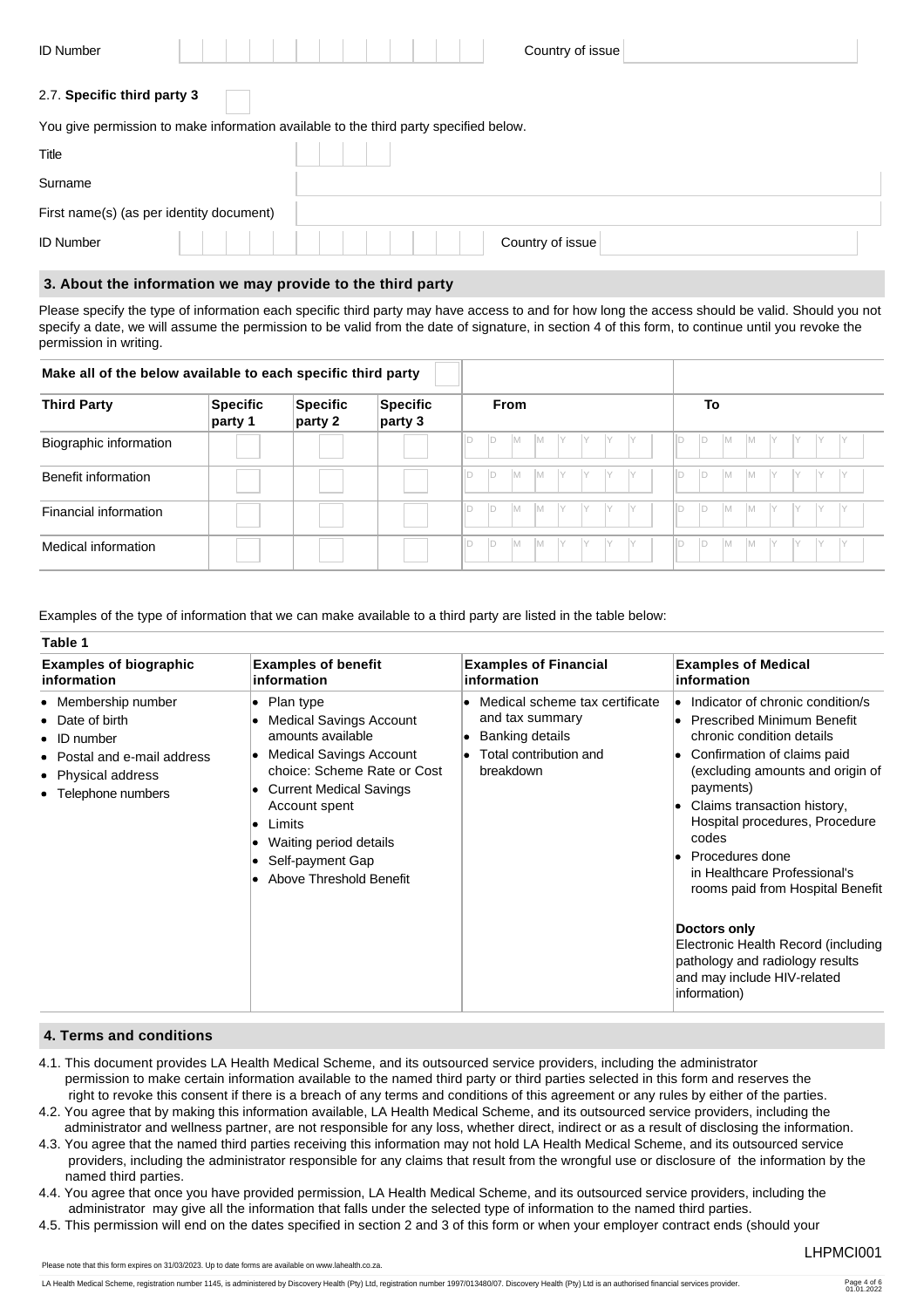relationship with LA Health Medical Scheme, and its outsourced service providers, including the administrator and wellness partner, be through your employer).

 You agree that should you have not given an expiry date in section 2 and 3 of this form, the permission will only end on your specific instruction in writing (or when the purpose of the permission has been served). Any 3rd party consent expires on death.

4.6. LA Health Medical Scheme, and its outsourced service providers, including the administrator will only share the personal, financial and medical information for you or your dependants or beneficiaries on your Health Benefit Option or policies should it be requested by a third party to which you have already provided consent for disclosure and the parties with which LA Health Medical Scheme, and its outsourced service providers, including the administrator share the information agree to keep the information confidential. Should LA Health Medical Scheme, and its outsourced service providers, including the administrator wish to share your information for any other reason, we will do so only with your express consent.

# **5. Consent to use the LA Health Medical Scheme Electronic Health Record application. \* (refer to 2.2)**

# **Definitions**

"Applicable law" includes all these:

- the Promotion of Access to Information Act 2 of 2000
- the Electronic Communications and Transactions Act 25 of 2002 (as amended)
- the Protection of Personal Information Act 4 of 2013
- the Consumer Protection Act 68 of 2008
- the Medical Schemes Act 131 of 1998 (as amended)
- the National Health Act 61 of 2003
- the Children's Act 38 of 2005
- the Choice on Termination of Pregnancy Act 92 of 1996
- Ethical Rules of Conduct for Practitioners Registered under the Health Professions Act, 1974 published as GNR 717, dated 4 August 2006 in the Government Gazette ("the Ethical Rules")
- All applicable guidelines published in General Ethical Guidelines for the Health Care Professions as published by the Health Professions Council of South Africa ("the HPCSA guidelines")

"Electronic Health Record" (or EHR) is a regularly updated summary of all information (also referred to as "my information") that is accessible and made available through the LA Health Medical Scheme Electronic Health Record application.

"My information" refers to all personal, other and possibly sensitive medical, clinical or claim information (recorded in the EHR) and includes:

- All existing and newly diagnosed chronic conditions
- Chronic Illness Benefit and Benefit Option information
- Certain biographical details
- Medical information that healthcare providers send to the Scheme and its administrator
- All results, including pathology and radiology (if any), which may also include information about HIV or AIDS, sexually transmitted diseases and pregnancy or its termination.

# **Acknowledgement**

I acknowledge that –

- LA Health Medical Scheme's administrator has developed an application ("Electronic Health Record") medical practitioners can use to access my information recorded in my Electronic Health Record (EHR).
- The purpose of Electronic Health Record is to support and enable quality clinical care to members and to help reduce the administrative burden on medical practitioners accessing my information.
- Only medical practitioners who have subscribed to and are authorised to use my Electronic Health Record and its features ("authorised medical practitioners") can access my information.
- All authorised medical practitioners who treat me from time to time may only request and access my information through the EHR if they have my consent.
- Once I have granted consent, any authorised medical practitioners who I may consult from time to time and who have my consent may access all my information recorded in my EHR including details of consultations with other medical practitioners I may have consulted before.
- I may at any time change or revoke my consent by formally letting LA Health Medical Scheme know of my decision. In this case, Electronic Health Record will grant authorised medical practitioners access to my information only up to the date I change or revoke my consent and will not make my information available to any authorised medical practitioners from then on. By granting my consent, I provide LA Health Medical Scheme permission to share my information (through my EHR) with my authorised medical practitioners to assist in making informed clinical decisions.

I understand that once LA Health Medical Scheme has shared my information with authorised medical practitioners, LA Health Medical Scheme has no further control over this information and will not be accountable for its safeguarding. I also understand that the authorised medical practitioners have confirmed to the Scheme's administrator that they will treat my information as confidential and in line with applicable laws.

I note that LA Health Medical Scheme will, as required by and in adhering to applicable laws, protect and maintain the confidentiality of my information.

# **Consent**

5.1 By consenting, I agree to –

- 5.1.1 My information being made available to authorised medical practitioners through Electronic Health Record for the purpose outlined here.
- 5.1.2 LA Health Medical Scheme's administrator receiving my information directly from any healthcare provider and making this available through my Electronic Health Record.
- 5.2 I am entitled to change or revoke my consent at any time.